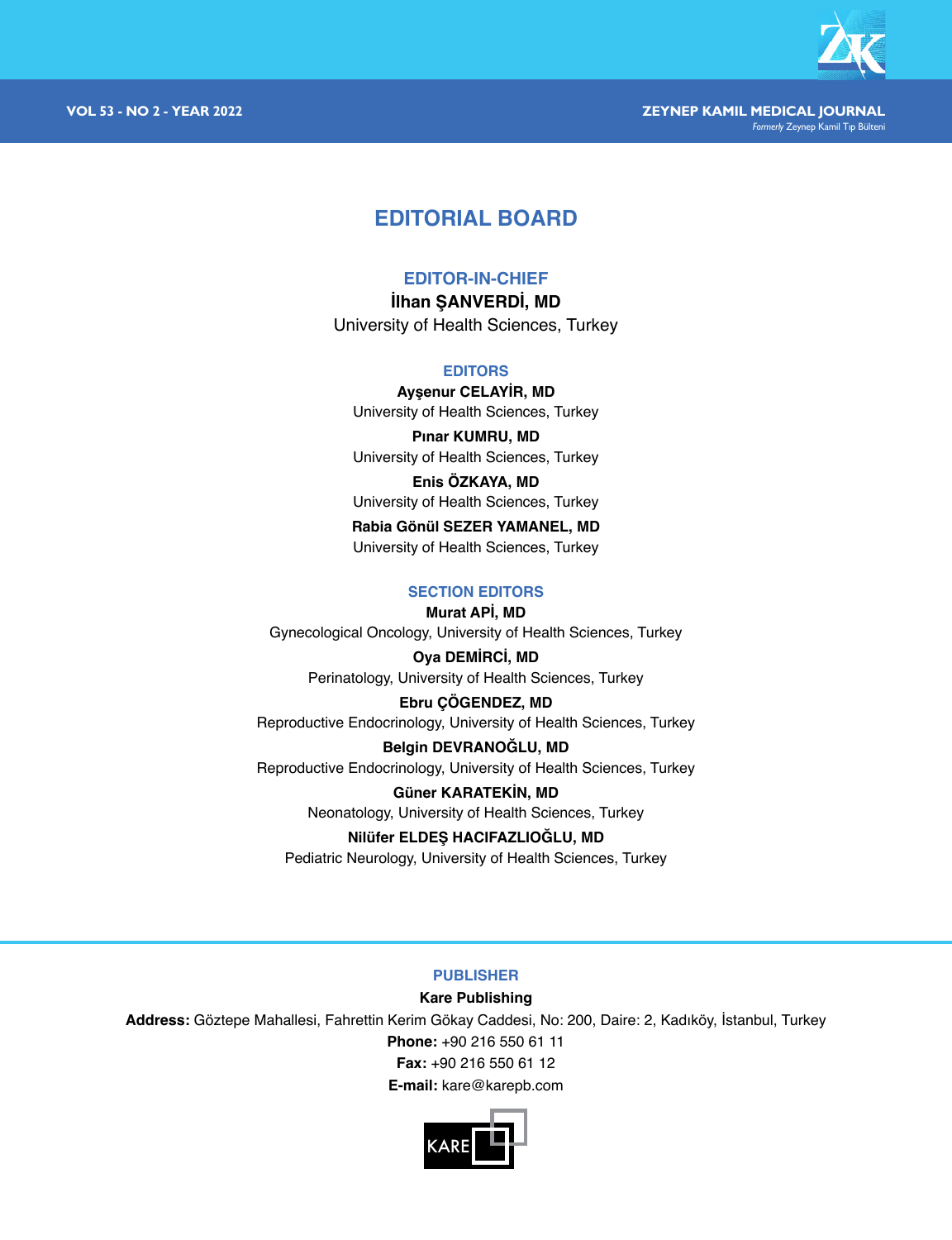

#### **ZEYNEP KAMIL MEDICAL JOURNAL VOL 53 - NO 2 - YEAR 2022** *Formerly* Zeynep Kamil Tıp Bülteni

## **PUBLISHING MANAGER**

**Pınar KUMRU, MD** University of Health Sciences, Turkey

**ENGLISH EDITING Ayşe Selma DAĞTAŞ**

# **BIOSTATISTICS**

**Pınar KUMRU, MD** University of Health Sciences, Turkey

# **INTERNATIONAL ADVISORY BOARD**

**Alberto PENA, MD Ali KUCUKMETIN, MD** United Kingdom **Aspazija SOFIJANOVA, MD** North Macedonia **Aytan Kamal MAMMADBAYLI, MD** Azerbaijan

**Camila KURBANOVA, MD** Azerbaijan **Dilorom I. AKHMEDOVA, MD** Uzbekistan **Emre SELI, MD** United States of America **Fahrija SKOKIC, MD** Bosnia and Herzegovina

**Jorge CARRILLO, MD** United States of America **Juan Diego VILLEGAS, MD** Colombia **Kubilay ERTAN, MD Germany Sagynbu ABDUVALIEVA, MD** Kyrgyzstan

# **EDITORIAL BOARD / ADVISORY BOARD**

**Abdullah YILDIZ, MD** University of Health Sciences, Turkey **Abdülkadir BOZAYKUT, MD** University of Health Sciences, Turkey **Ahmet ESER, MD** University of Health Sciences, Turkey **Ahmet Zeki IŞIK, MD** University of Health Sciences, Turkey **Ali İhsan DOKUCU, MD** University of Health Sciences, Turkey **Ali KARAMAN, MD** University of Health Sciences, Turkey **Arzu ŞENCAN, MD** Health Sciences University, İzmir, Turkey

**Ayşe KARAMAN, MD** Ankara City Hospital, Ankara, Turkey **Ayşenur CELAYİR, MD** University of Health Sciences, Turkey **Aytekin KAYMAKÇI, MD** University of Health Sciences, Turkey **Baha ORAL, MD** Süleyman Demirel University, Isparta, Turkey **Barış ATA, MD** Koç University, İstanbul, Turkey

**Belgin DEVRANOĞLU, MD** University of Health Sciences, Turkey

**Bülent Taner KARADAĞ, MD** Marmara University, İstanbul, Turkey **Canan KABACA KOCAKUŞAK, MD** University of Health Sciences, Turkey **Cem FIÇICIOĞLU, MD** Acıbadem University, İstanbul, Turkey **Cem DEMİREL, MD** Memorial Hospital, İstanbul, Turkey **Cenk BÜYÜKÜNAL, MD** İstanbul University-Cerrahpaşa, Cerrahpaşa Faculty of Medicine, İstanbul,

**Turkey Çetin Ali KARADAĞ, MD**

University of Health Sciences, Turkey **Çetin KILIÇCI, MD**

University of Health Sciences, Turkey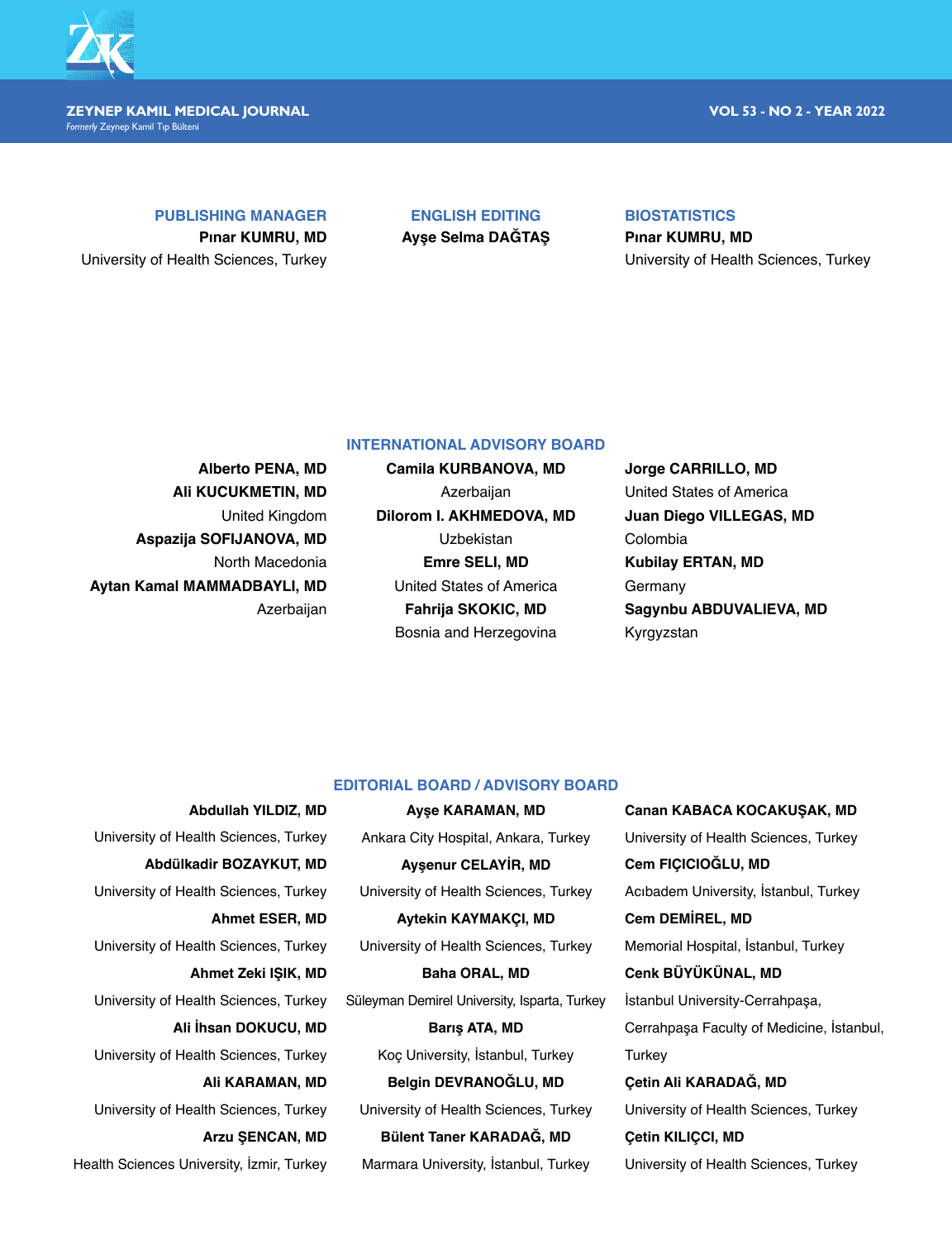**VOL 53 - NO 2 - YEAR 2022 ZEYNEP KAMIL MEDICAL JOURNAL** *Formerly* Zeynep Kamil Tıp Bülteni

**Rabia GÖNÜL SEZER YAMANEL, MD**

**Çiğdem YAYLA ABİDE, MD** University of Health Sciences, Turkey **Derya BÜYÜKAYHAN, MD** University of Health Sciences, Turkey **Ebru ÇÖĞENDEZ, MD** University of Health Sciences, Turkey **Ecmel KAYGUSUZ, MD** University of Health Sciences, Turkey **Elif ÖZALKAYA, MD** University of Health Sciences, Turkey **Elif Yüksel KARATOPRAK, MD** Medeniyet University, İstanbul, Turkey **Enis ÖZKAYA, MD** University of Health Sciences, Turkey **Erbil ÇAKAR, MD** University of Health Sciences, Turkey **Erdal SARI, MD** University of Health Sciences, Turkey **Erkut ATTAR, MD** Yeditepe University, İstanbul, Turkey **Esra ESİM BÜYÜKBAYRAK, MD** Marmara University, İstanbul, Turkey **Evrim BOSTANCI ERGEN, MD** University of Health Sciences, Turkey **Fahri OVALI, MD** Medeniyet University, İstanbul, Turkey **Fuat DEMİRCİ, MD** University of Health Sciences, Turkey **Güner KARATEKİN, MD** University of Health Sciences, Turkey **Gürkan BOZDAĞ, MD** Hacettepe University, Ankara, Turkey **Handan ÇETİNER, MD** University of Health Sciences, Turkey **İlke ÖZAHİ, MD** Medipol University, İstanbul, Turkey

University of Health Sciences, Turkey **Mahmut DOĞRU, MD Mehmet ELİÇEVİK, MD** İstanbul University-Cerrahpaşa, Cerrahpaşa Faculty of Medicine, İstanbul, **Turkey Melih AKIN, MD** University of Health Sciences, Turkey **Murat APİ, MD** University of Health Sciences, Turkey **Mustafa ÇAKAN, MD** Pediatric Rheumatology, University of Health Sciences, İstanbul, Turkey **Mustafa EROĞLU, MD** University of Health Sciences, Turkey **Münevver HOŞGÖR, MD** Health Sciences University, İzmir, Turkey **Müşerref Banu YILMAZ, MD** University of Health Sciences, Turkey **Nazmiye Nilgün KARADAĞ, MD** University of Health Sciences, Turkey **Nilüfer ELDEŞ HACIFAZLIOĞLU, MD** Pediatric Neurology, University of Health Sciences, Turkey **Olcay ÜNVER, MD** Marmara University, İstanbul, Turkey **Orkan ERGÜN, MD** Ege University Faculty of Medicine, İzmir, **Turkey Oya DEMİRCİ, MD** University of Health Sciences, Turkey

**Levent ELEMEN, MD**

**Pınar KUMRU, MD** University of Health Sciences, Turkey University of Health Sciences, Turkey **Recep HAS, MD** İstanbul University, İstanbul, Turkey **Sadık ŞAHİN, MD** University of Health Sciences, Turkey **Selçuk AYAS, MD** Okan University İstanbul, Turkey **Selçuk ÖZDEN, MD** Sakarya University, Sakarya Turkey **Selim SANCAK, MD** University of Health Sciences, Turkey **Semra KAYATAŞ ESER, MD** University of Health Sciences, Turkey **Serdar MORALIOĞLU, MD** University of Health Sciences, Turkey **Sevilay TOPÇUOĞLU, MD** University of Health Sciences, Turkey **Sinan CELAYİR, MD** İstanbul University-Cerrahpaşa, Cerrahpaşa Faculty of Medicine, İstanbul, **Turkey Şirin GÜVEN, MD** University of Health Sciences, Turkey **Taner YAVUZ, MD** Okan University, İstanbul, Turkey **Tuğrul TİRYAKİ, MD** Ankara City Hospital, Ankara, Turkey **Tülay GÜRAN, MD** Marmara University, İstanbul, Turkey **Volkan Sarper ERİKÇİ, MD** Health Sciences University, İzmir, Turkey **Yakup KUMTEPE, MD** Atatürk University, Erzurum, Turkey **Zekeriya İLÇE, MD** University of Health Sciences, Turkey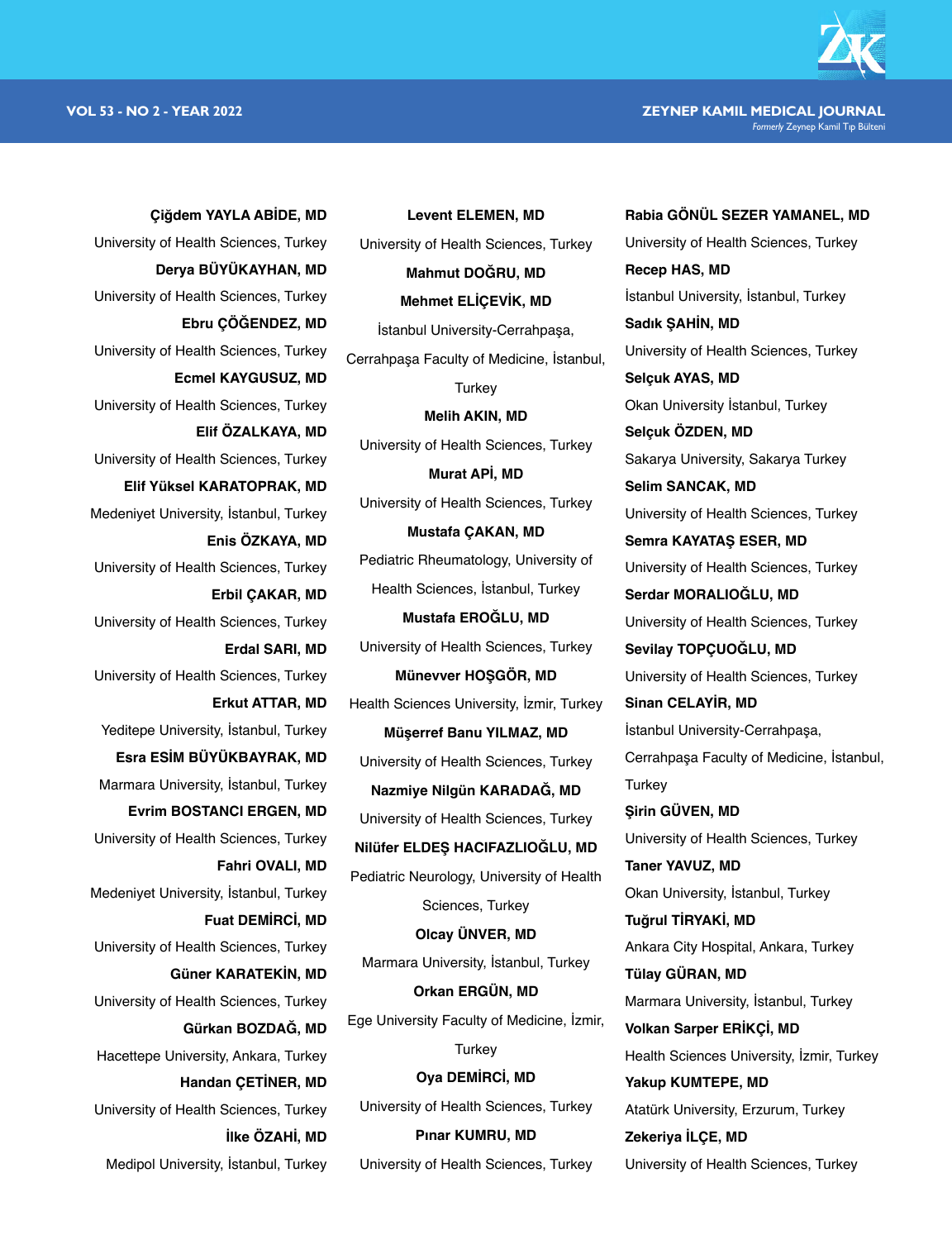

*Formerly* Zeynep Kamil Tıp Bülteni

# **INFORMATION FOR THE AUTHORS**

The Zeynep Kamil Medical Journal is an international, scientific, open access periodical published in accordance with independent, unbiased, and double-blinded peer-review principles. The journal is the official publication of the Zeynep Kamil Women and Children Diseases Training and Research Hospital, and it is published in March, June, September and December, four times a year. The publication language of the journal is English.

The Zeynep Kamil Medical Journal aims to contribute to international literature by publishing high-quality manuscripts in the field of Obstetrics and Gynecology, Pediatrics and Pediatric Surgery. The journal's target audience includes academics and expert physicians working in Obstetrics and Gynecology, Pediatrics and Pediatric Surgery specialists.

#### **REVIEW PROCESS**

Manuscripts submitted to the Zeynep Kamil Medical Journal will undergo a double-blind peer-review process. Each submission will be reviewed by at least two external, independent peer reviewers who are experts in their field in order to ensure an unbiased evaluation process. The editorial board will invite an external and independent editor to manage the evaluation process of manuscripts submitted by editors or by the editorial board members of the journal. The editor-in-chief is the final authority in the decision-making process for all submissions.

Reviews are typically completed within one month of submission to the journal. Authors will be sent constructive reviewer comments intended to be useful. In general, the instructions, objections, and requests made by the reviewers should be followed. The revised manuscript should clearly and precisely indicate every step taken in accordance with the reviewers' notes. A list of responses and the corrections made to each comment should be provided.

### **AUTHORSHIP**

Each individual listed as an author should fulfill the authorship criteria recommended by the International Committee of Medical Journal Editors (ICMJE - www.icmje.org). The ICMJE recommends that authorship be based on the following 4 criteria:

Substantial contributions to the conception or design of the work, or the acquisition, analysis, or interpretation of data for the work; AND

Drafting the work or revising it critically for important intellectual content; AND

Final approval of the version to be published; AND

Agreement to be accountable for all aspects of the work in ensuring that questions related to the accuracy or integrity of any part of the work are appropriately investigated and resolved.

In addition to being accountable for their own work, authors should have confidence in the integrity of the contributions of their co-authors and each author should be able to identify which co-authors are responsible for other parts of the work.

All of those designated as authors should meet all four criteria for authorship, and all who meet the four criteria should be identified as authors. Those who do not meet all four criteria should be acknowledged on the title page of the manuscript.

The Zeynep Kamil Medical Journal requires that corresponding authors submit a signed and scanned version of the authorship contribution form (available for download through https://www.zeynepkamilmedj.com/) during the initial submission process in order to appropriately indicate and observe authorship rights and to prevent ghost or honorary authorship. If the editorial board suspects a case of "gift authorship," the submission will be rejected without further review. As part of the submission of the manuscript, the corresponding author should also send a short statement declaring that they accept all responsibility for authorship during the submission and review stages of the manuscript.

### **ORCID ID**

The Open Researcher and Contributor ID (ORCID) number of each author must be submitted when creating an account for correspondence. To obtain an ORCID number, please visit https://orcid.org/

#### **PLAGIARISM DETECTION**

All submissions are screened using similarity detection software at least two times: on submission and after completing revisions. In the event of alleged or suspected research misconduct, e.g., plagiarism, citation manipulation, or data falsification/fabrication, the editorial board will follow and act in accordance with COPE guidelines. Plagiarism, including self-plagiarism, that is detected at any stage will result in rejection of the manuscript.

#### **Publication Charges**

This journal assesses no submission fees, publication fees, or page charges.

#### **MANUSCRIPT PREPARATION**

Manuscripts should be prepared in accordance with the ICMJE-Recommendations for the Conduct, Reporting, Editing, and Publication of Scholarly Work in Medical Journals (updated in December 2015 http://www.icmje.org/icmje-recommendations.pdf). Authors are required to prepare manuscripts in accordance with the Consolidated Standards of Reporting Trials (CONSORT) guidelines for randomized research studies, the STrengthening the Reporting of OBservational studies in Epidemiology (STROBE) guidelines for observational original research studies, the Standards for Reporting Diagnostic Accuracy (STARD) guidelines, the Preferred Reporting Items for Systematic Reviews and Meta-Analyses (PRISMA) guidelines, the Animal Research: Reporting of In Vivo Experiments (ARRIVE) guidelines for experimental animal studies, and the Transparent Reporting of Evaluations with Nonrandomised Designs (TREND) guidelines for non-randomized behavioral and public health evaluations.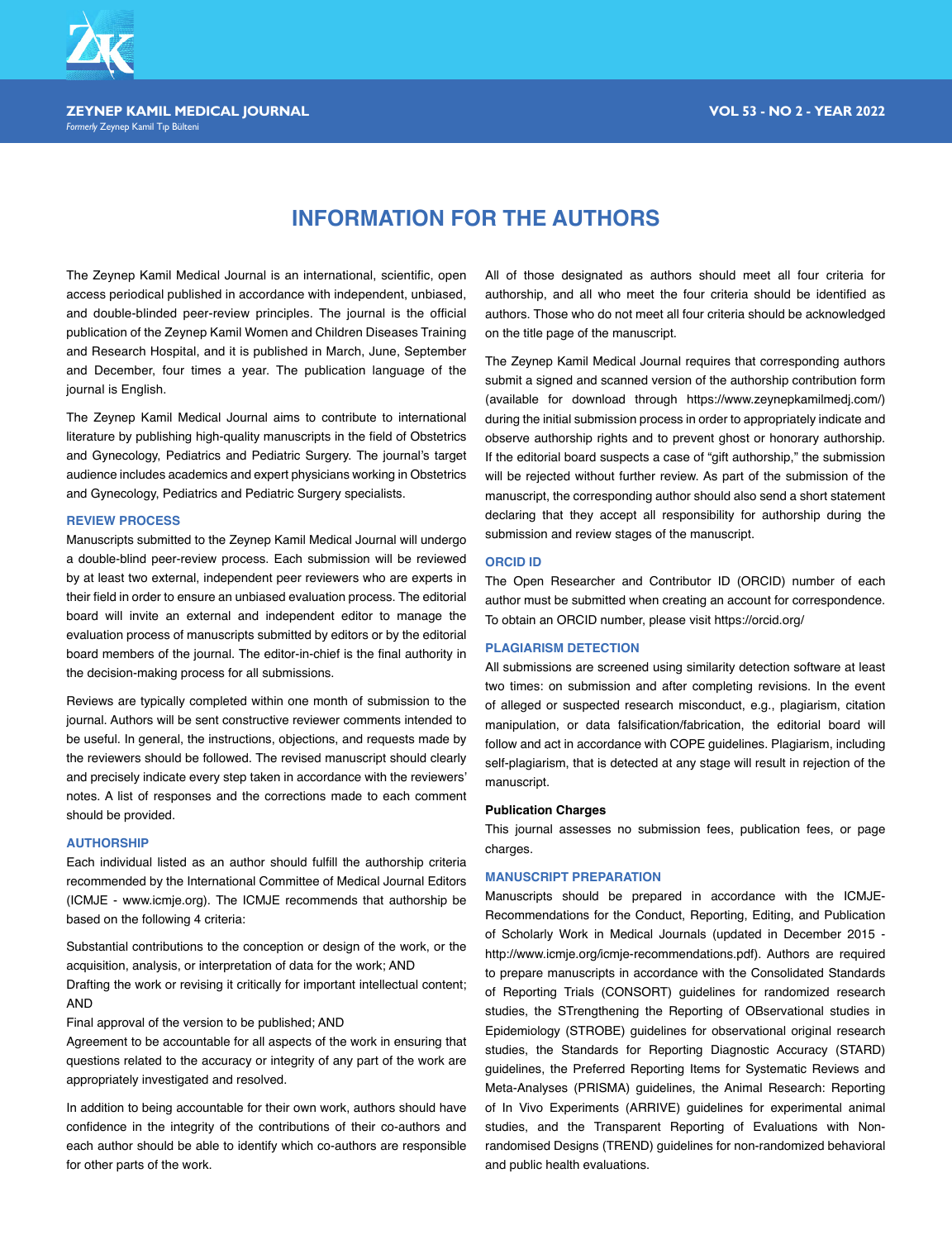

Manuscripts may only be submitted through the journal's online manuscript submission and evaluation system, http://jag.journalagent. com/zkmj/ Manuscripts submitted via any other medium will not be evaluated.

Manuscripts will first be submitted to a technical evaluation process in which the editorial staff will ensure that the manuscript has been prepared and submitted in accordance with the journal's guidelines. Submissions that do not conform to the journal's guidelines will be returned to the author with requests for technical correction.

The quality and clarity of the language used in a manuscript is very important. The editors may request that authors have the manuscript professionally edited if the language of the submission does not conform to the journal standards. The Zeynep Kamil Medical Journal uses American English. Please submit text of a quality ready for publication. Information about language editing and copyediting services pre- and post-submission may contact Kare Publishing at kare@karepb.com. Please refer to specific formatting requirements noted in the submission checklist and elsewhere in this document.

#### **MANUSCRIPT TYPES**

**Original Article:** This is the most valued type of article, since it provides new information based on original research. The main text of an original article should be structured with Introduction, Methods, Results, Discussion, and Conclusion subheadings. Original articles are limited to 3500 words and 30 references.

**Review Article:** Two kinds of review are accepted for publication in the Zeynep Kamil Medical Journal: narrative review and systematic review. Reviews of relevant topics not recently discussed in this format that will be helpful to readers are welcomed.

**Case Report:** There is limited space for case reports and therefore the journal selects reports of rare cases or conditions that reflect challenges in diagnosis and treatment, those offering new therapies or revealing knowledge not in the literature, or present something otherwise particularly interesting and educative. The abstract with structured of background, case and conclusion, is limited to 150 words and the report must include the subheadings of introduction, case report, and discussion, which includes a conclusion. A case report is limited to 1300 words and 15 references.

**Image:** Original, high-quality clinical or laboratory images will be considered for publication. If a photo of an identifiable patient is used, a consent form for its use must be completed and signed by the patient and enclosed with the submission. All printed information that might identify the patient or the authors' institution (including, but not limited to the hospital or patient name, date, or place) should be removed from images. The submission should have no more than 3 authors, the case description is limited to a maximum of 200 words, the discussion section may contain no more than 200 words, and only 3 references and 3 figures are permitted.

Letter to the Editor: This type of manuscript discusses important observations, overlooked aspects, or details lacking in a previously published article. Noteworthy articles on subjects within the scope of the journal, particularly educative cases, may also be submitted in the form of a "Letter to the editor." No abstract, keywords, tables, figures, images, or other media should be included. The article that is the subject of commentary must be properly cited within the manuscript. The text should be unstructured and is limited to 500 words. No more than 5 references will be accepted (Table 1).

**Cover Letter:** The cover letter should include the article title, article type, and the full name of the corresponding author and a statement declaring the absence or presence of any conflict of interest. The corresponding author should briefly summarize the paper and affirm that it has not already been published, accepted, or is under simultaneous review for publication elsewhere. It should be stated that if the manuscript is accepted by the Zeynep Kamil Medical Journal, the paper will not be published elsewhere in the same form, in English or in any other language.

**Title Page:** A separate title page should be submitted with all submissions and this page should include:

- The full title of the manuscript as well as a short title (running head) of no more than 50 characters
- Name, affiliation, ORCID ID number, and highest academic degree of the author(s)
- Funding and other material support
- Name, address, phone number(s), fax number, and email address of the corresponding author
- Acknowledgment of the individuals who contributed to the preparation

| Table 1: Limitations for each manuscript type |                   |                            |                        |                    |                     |  |
|-----------------------------------------------|-------------------|----------------------------|------------------------|--------------------|---------------------|--|
| <b>Type of manuscript</b>                     | <b>Word limit</b> | <b>Abstract word limit</b> | <b>Reference limit</b> | <b>Table limit</b> | <b>Figure limit</b> |  |
| <b>Original Article</b>                       | 3500              | 350 (Structured)           | 40                     | 6                  | 6                   |  |
| <b>Review Article</b>                         | 5000              | 350                        | 50                     | 6                  | 10                  |  |
| Case Report                                   | 1500              | 200                        | 15                     | No tables          | 5                   |  |
| Letter to the Editor                          | 1000              | No abstract                | 10                     | No tables          | No media            |  |
| Image                                         | 200               | No abstract                | 3                      | No table           | 3                   |  |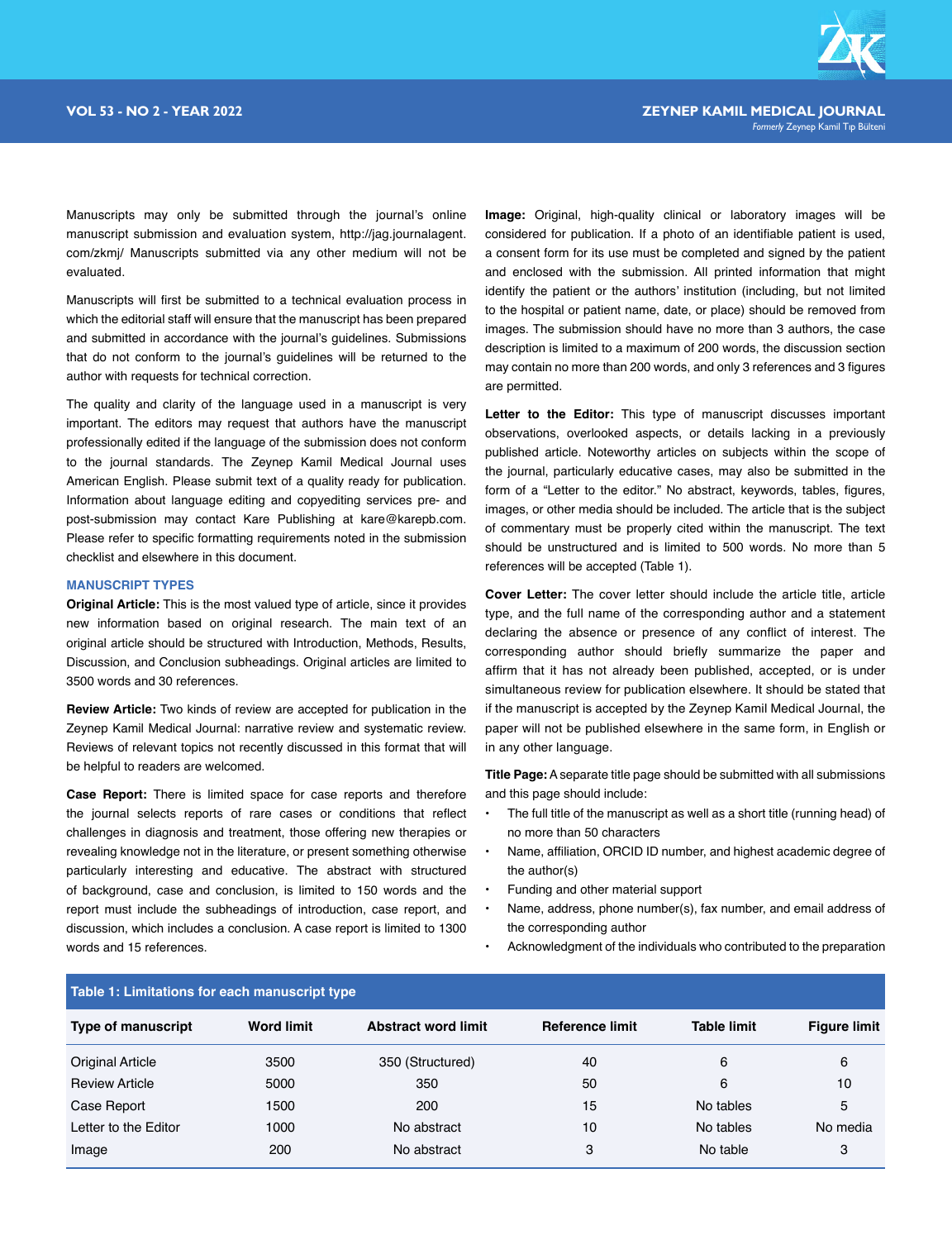

of the manuscript but who do not fulfill the authorship criteria

• Manuscripts that have been presented orally or as a poster should include the name, date and place of the event

**Abstract:** An English-language abstract is required with all submissions except editorial comments, images, and letters to the editor. Systematic reviews and original articles should contain a structured abstract of maximum 250 words with the subheadings of objective, methods, results, and conclusion.

**Keywords:** Each submission must be accompanied by a minimum of three and a maximum of six keywords for subject indexing included at the end of the abstract. The keywords should be listed in full without abbreviations. The keywords should be selected from the National Library of Medicine, Medical Subject Headings database (https://www. nlm.nih.gov/mesh/MBrowser.html).

**Tables:** Tables should be uploaded as separate files and not embedded in the main text. They should be numbered consecutively in the order they are referred to within the main text. A descriptive title must be placed above the tables. Abbreviations used in the tables should be defined below the table with footnotes, even if they are defined within the main text. Tables should be created using the "insert table" command of the word processing software and they should be designed for easy reading. Data presented in tables should not be a repetition of the data presented within the main text but should support the main text.

**Figures and Figure Legends:** Figures, graphics, and photographs should be submitted as separate files in TIFF or JPEG format through the article submission system. The files should not be embedded in a Word document or the main document. When there are figure subunits, the subunits should not be merged to form a single image. Each subunit should be submitted separately through the submission system. Images should not be labeled (a, b, c, etc.) to indicate figure subunits. Thick and thin arrows, arrowheads, stars, asterisks, and similar marks can be used on the images to support figure legend. Like the rest of the submission, the figures should be blind. Any information within the images that may identify an individual or institution should be blinded. The minimum resolution of each submitted figure should be 300 DPI. To prevent delays in the evaluation process, all submitted figures should be clear in resolution and large in size (minimum dimensions: 100x100 mm). Figure legends should be listed at the end of the main document.

All acronyms and abbreviations used in the manuscript should be defined at first use, both in the abstract and in the main text. The abbreviation should be provided in parentheses following the definition. Units should be prepared in accordance with the International System of Units (SI). When a drug, device, hardware, or software program, or other product is mentioned within the main text, the name of the product, the manufacturer/copyright holder of the product (not simply the vendor), and city and the country of the company (including the state, if in USA), should be provided in parentheses in the following format: "Discovery St PET/CT scanner (General Electric Co., Boston, MA, USA)".

All references, tables, and figures should be referred to within the main text, and they should be numbered consecutively in the order they are referred to within the main text.

Limitations, drawbacks, and shortcomings of original articles should be mentioned in the Discussion section before the conclusion paragraph.

**References:** The editorial team may request that the authors cite related recently published articles (preferably within the last 10 years) in their manuscripts, with the exception of historical papers.

If an ahead-of-print publication is cited, the digital object identifier (DOI) number should be provided. Authors are responsible for the accuracy of references. Journal titles should be abbreviated in accordance with the journal abbreviations in the Index Medicus /MEDLINE/ PubMed. When there are six or fewer authors, all authors should be listed. If there are seven or more authors, the first six should be listed followed by "et al." In the main text of the manuscript, references should be cited using Arabic numerals in parentheses. The reference styles for different types of publications are presented in the following examples.

*Journal article:* van Erk MD, Dam-Vervloet AJ, de Boer FA, Boomsma MF, van Straaten H, Bosschaart N. How skin anatomy influences transcutaneous bilirubin determinations: an in vitro evaluation. Pediatr Res 2019;86:471–7.

*Epub ahead-of-print article:* Cai L, Yeh BM, Westphalen AC, Roberts JP, Wang ZJ. Adult living donor liver imaging. Diagn Interv Radiol 2016 Feb 24. doi: 10.5152/dir.2016.15323. [Epub ahead-of-print].

*Manuscript published in electronic format:* Morse SS. Factors in the emergence of infectious diseases. Emerg Infect Dis (serial online) 1995 Jan-Mar (cited 1996 June 5): 1(1): (24 screens). Available from: URL: http:/ www.cdc.gov/ncidodlElD/cid.htm.

*Book section:* Suh KN, Keystone JS. Malaria and babesiosis. Gorbach SL, Barlett JG, Blacklow NR, editors. Infectious Diseases. Philadelphia: Lippincott Williams; 2004.p.2290–308.

*Books with a single author:* Sweetman SC. Martindale the Complete Drug Reference. 34<sup>th</sup> ed. London: Pharmaceutical Press; 2005.

*Editor(s) as author:* Huizing EH, de Groot JAM, editors. Functional reconstructive nasal surgery. Stuttgart-New York: Thieme; 2003.

*Conference proceedings:* Bengisson S. Sothemin BG. Enforcement of data protection, privacy and security in medical informatics. In: Lun KC, Degoulet P, Piemme TE, Rienhoff O, editors. MEDINFO 92. Proceedings of the 7<sup>th</sup> World Congress on Medical Informatics; 1992 Sept 6-10; Geneva, Switzerland. Amsterdam: North-Holland; 1992. pp.1561–5.

Scientific or technical report: Cusick M, Chew EY, Hoogwerf B, Agrón E, Wu L, Lindley A, et al. Early Treatment Diabetic Retinopathy Study Research Group. Risk factors for renal replacement therapy in the Early Treatment Diabetic Retinopathy Study (ETDRS), Early Treatment Diabetic Retinopathy Study Kidney Int: 2004. Report No: 26.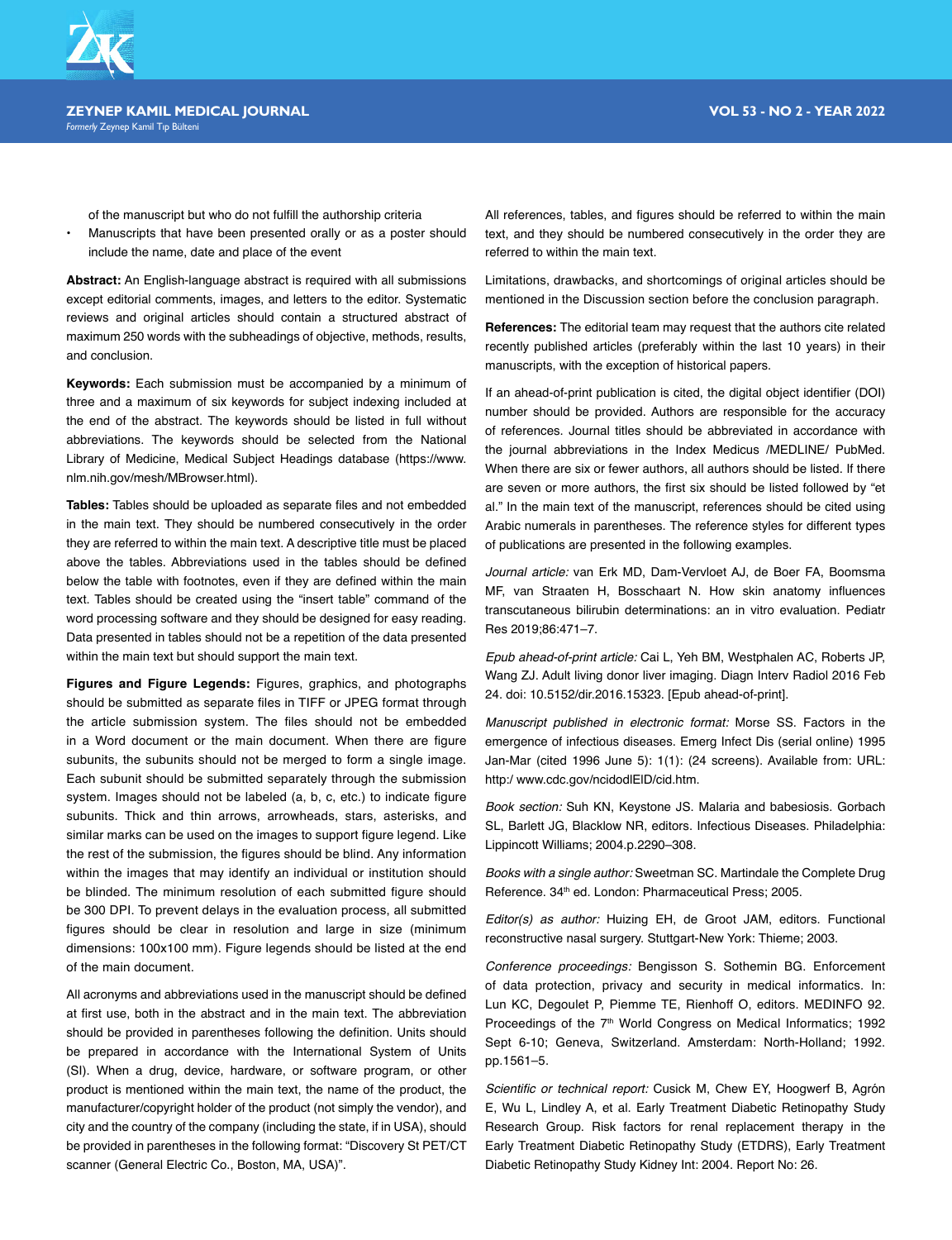

#### **REVISIONS**

When submitting a revised version of a paper (include a clean copy and a highlighted copy), the author must submit a detailed response to the reviewers that replies to each issue raised by the reviewers and indicates where changes can be found (each reviewer's comment, followed by the author's reply and line number where changes have been made) as well as an annotated copy of the main document. Revised manuscripts must be submitted within 30 days from the date of the decision letter. If the revised version of the manuscript is not submitted within the allocated time, the revision option may be withdrawn. If the submitting author(s) believe that additional time is required, they should request this extension within the initial 30-day period.

Accepted manuscripts are copy edited for grammar, punctuation, format, and clarity. Once the publication process of a manuscript is completed, it is published online on the journal's webpage as an ahead-of-print publication before it is included in the scheduled issue. A PDF proof of the manuscript is sent to the corresponding author and their publication approval is requested within 2 days of receipt of the proof.

#### **PUBLICATION PROCESS**

Accepted manuscripts will be made available and citable online as rapidly as possible. The stages of publication are as follows;

Uncorrected publication: A PDF of the final, accepted (but unedited and uncorrected) paper will be published online on the journal web page under the "Accepted Articles" section. A DOI will be assigned to the article at this stage.

*Ahead-of-print publication:* After copy editing, typesetting, and review of the resulting proof, the final corrected version will be added online in the "Ahead-of-Print" section.

*Final publication:* The final corrected version will appear in an issue of the journal and added to the journal website. To ensure rapid publication, we ask authors to provide your publication approval during the proofreading process as quickly as possible, and return corrections within 48 hours of receiving the proof.

#### **SUBMISSION CHECKLIST**

Please use this list and the following explanations to prepare your manuscript and perform a final check before submission to ensure a timely review.

## **Formatting of text**

- Text should be written in 12-point Times New Roman font
- Main headings and subheadings should be in 12-point and bold font
- Type a single space at the end of each sentence
- Do not use bold face for emphasis within the text
- Numbers one to ten are written out in words unless they are used as a unit of measurement, except in figures and tables
- Use a single hard return to separate paragraphs. Do not use tabs or indents to start a paragraph
- Do not use software options for hyphenation, headers, or footers
- Use page numbering
- Use line numbers
- Use US English

# **Ensure that the following items are present:** *Cover letter*

#### *Title page including:*

- Article type
- Article title
- Running title
- All author names and affiliations
- One author has been designated as the corresponding author with contact details
	- ° Full postal address, phone number(s), and email address
- Acknowledge
- Manuscripts that have been presented orally or as a poster must include the name of the event, the date, and the location
- State financial or other support for the study
- Word count
	- ° Abstract word count
	- ° Text word count

#### **Main text of the manuscript must include:**

- Article title
- **Abstract**
- **Keywords**
- Text with required subheadings
- References (ensure written according to journal rules)
- Figures and tables
- Numbered according to text citation
- Descriptive legends/titles and abbreviations
- Ensure all figure and table citations in the text match the files provided
- **Figures:** to be submitted separately.
- **Tables:** to be submitted separately

### **Ensure that the following forms have been properly completed and submitted:**

- ICMJE Potential Conflict of Interest Disclosure Form (completed by all contributing authors), AND
- Copyright Transfer Form, AND
- Author Contributions Form

These forms are available for download at www.zeynepkamilmedj.com. **Further review**

- Check the statistical analysis
- Use the US English spell check and grammar check software functions
- Check that all references cited in the text are correctly listed in the reference list
- Permission has been obtained for use of copyrighted material from other sources (including the Internet)
- All abbreviations have been identified
- All figures and tables are correctly labeled
- Journal policies detailed in this guide have been followed.